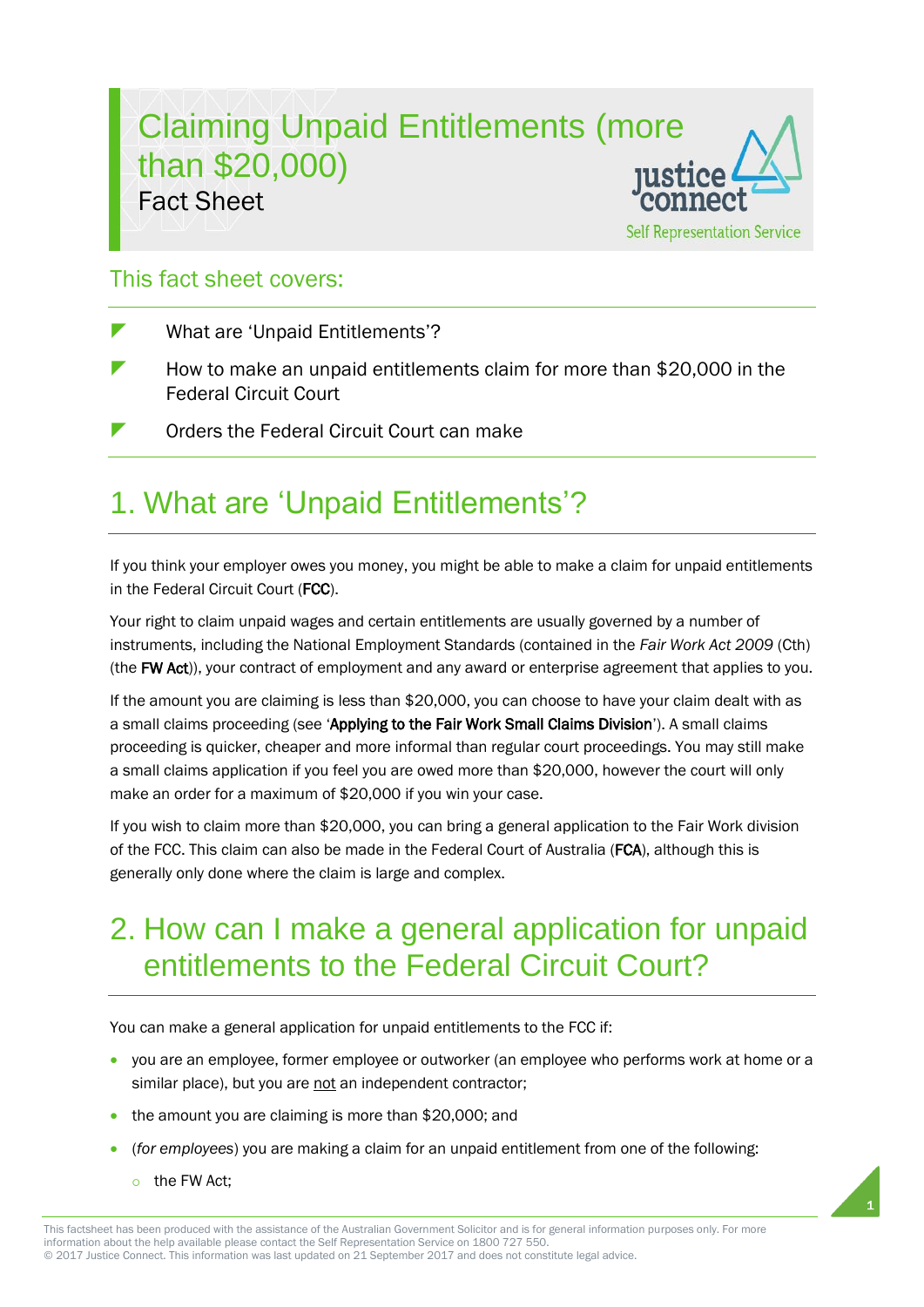- $\circ$  a modern award:
- o an enterprise agreement;
- a workplace determination;
- o a Fair Work Commission (FWC) order; and/or
- $\circ$  any entitlements in your employment contract that are also covered by the National Employment Standards (known as Safety Net Contractual Entitlements) (these include leave payments, notice periods and redundancy pay).
- (*for outworkers*) you are making a claim for an unpaid entitlement under a modern award.

#### COSTS ORDERS

A costs order is where the court orders one party to pay the other party's legal costs. The court may make a costs order against you if you are unsuccessful in claiming for unpaid entitlements. This may happen in circumstances where you have acted unreasonably or where the main purpose of your claim was to harass or embarrass your employer.

### 2.1 Examples of when you can make a claim

You can make a claim when:

- recovering unpaid wages, including overtime;
- recovering unpaid leave entitlements, including annual leave; and
- recovering unpaid penalties or allowances, e.g. public holiday pay.

#### TIME LIMITS

You must make your application within 6 years of when you were supposed to receive your employment entitlement. You are better off making your claim as early as possible as the employer's ability to pay you may reduce over time, or it may become more difficult to prove the claim.

### 2.2 How do I apply?

#### *Before applying to the Court*

Before applying to the Court for your unpaid entitlements claim, you should a) send your employer a 'letter of demand' which outlines your claim and gives them the opportunity to pay you your outstanding entitlements; and b) contact th[e Fair Work Ombudsman](https://www.fairwork.gov.au/) to discuss you claim. The following process should be followed if these steps are unsuccessful:

#### *Step 1: Fill out the forms*

You need to fill out:

An Application form – Fair Work Division

2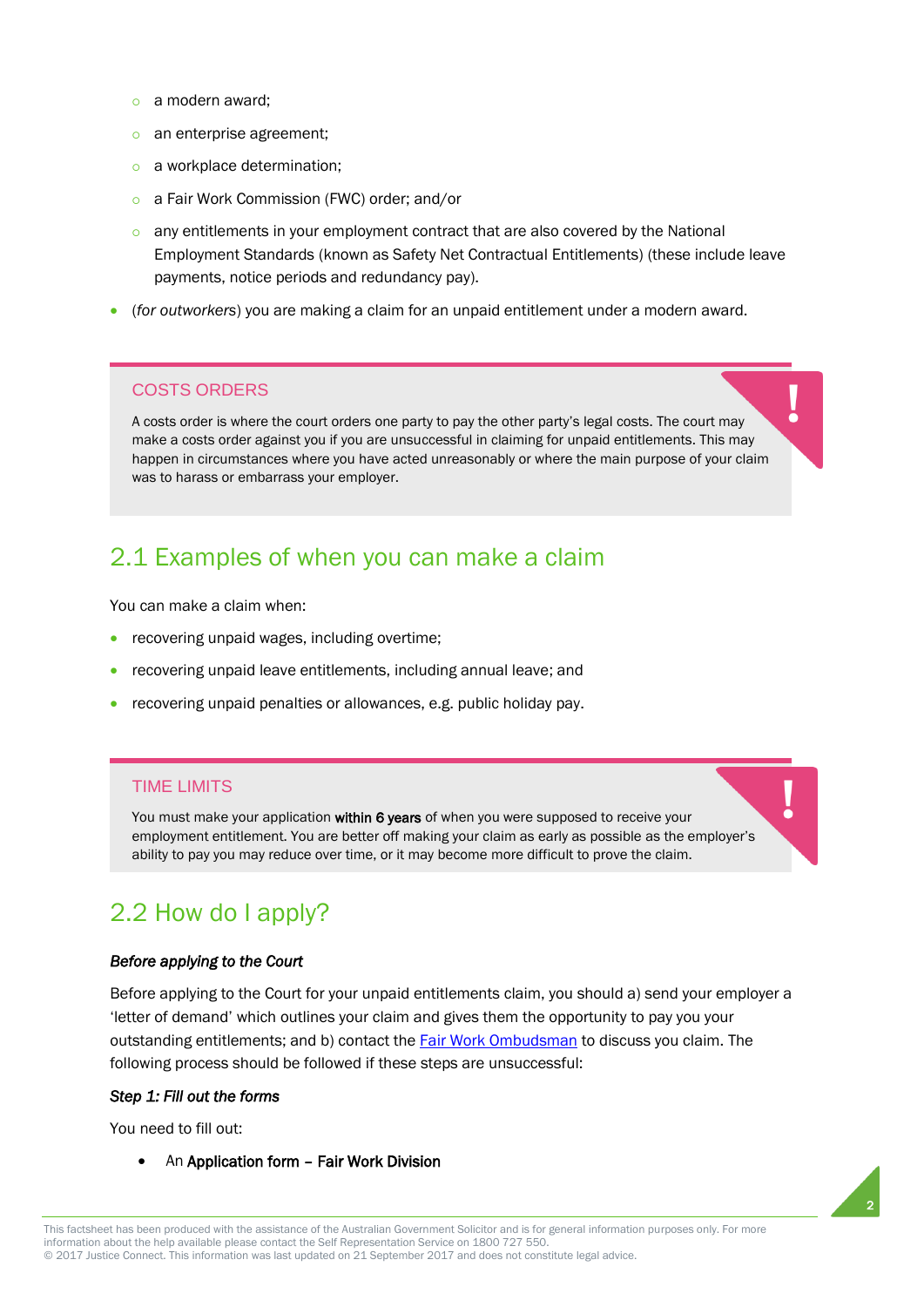An **affidavit** (or a **Statement of Claim**) - this is a formal statement outlining your claim, the evidence in your favour and your version of events. Your affidavit (or statement of claim) may contain schedules, spreadsheets or calculations outlining what you say you are owed and why.

(Note: If you intend to commence proceedings in the Federal Court, different court procedures may apply)

You can find copies of these forms here under 'Industrial Law': [www.federalcircuitcourt.gov.au/wps/wcm/connect/fccweb/forms-and-fees/court-forms/form-topics](http://www.federalcircuitcourt.gov.au/wps/wcm/connect/fccweb/forms-and-fees/court-forms/form-topics)

Your application should clearly set out what entitlements you claim are owed, where these entitlements come from (for example, your employment contract or your modern award) and you may wish to make your claim clearer by attaching schedules or spreadsheets with your calculations.

#### *Step 2: File the forms*

Take four copies of your forms in person to the nearest court registry. You can find the addresses and business hours on th[e Federal Circuit Court website.](http://www.federalcircuitcourt.gov.au/wps/wcm/connect/fccweb/contact-us/locations)

You need to file the original completed documents with the court registry. The original documents will then be stamped by the court and returned to you and you will be given a hearing date for your claim.

You need to pay the filing fee when you file your documents.

You may not have to pay the filing fee if you hold certain government concession cards or are suffering financial hardship. More information is available on the Federal Circuit Court website: <http://www.fedcourt.gov.au/forms-and-fees/court-fees/exemptions>

#### *Step 3: Serve the forms on your employer*

After you have filed your documents with the Court, you need to give a copy of them to your employer (or other person you are claiming against) so they can respond to your claims.

This must be done at least 5 business days before the date of the first hearing.

If your employer is a person, you need to:

- **e** give the forms to them in person; or
- if they won't accept the forms, put them down in their presence and explain what they are.

If your employer is a company, you need to:

- post the forms to the company's registered office (address it to the "Proper Officer");
- take the forms to the registered office and leave it with an employee; or
- hand the forms personally to a director of the company.

#### Step 4: Let the Court know you have served the forms on your employer

Once you have served your employer, you need to let the Federal Circuit Court know.

Fill in the **Affidavit of Service (Fair Work) form** available from the Federal Circuit Court website.

Take the form in to the court registry. The affidavit must be witnessed by a qualified person (for example, a justice of the peace or a lawyer).

#### **国 FILING FEE**

The filing fee for an unpaid entitlements claim of more than \$20,000 is \$615.



You can check the company's registered address by searching the [ASIC Register.](http://www.asic.gov.au/search)